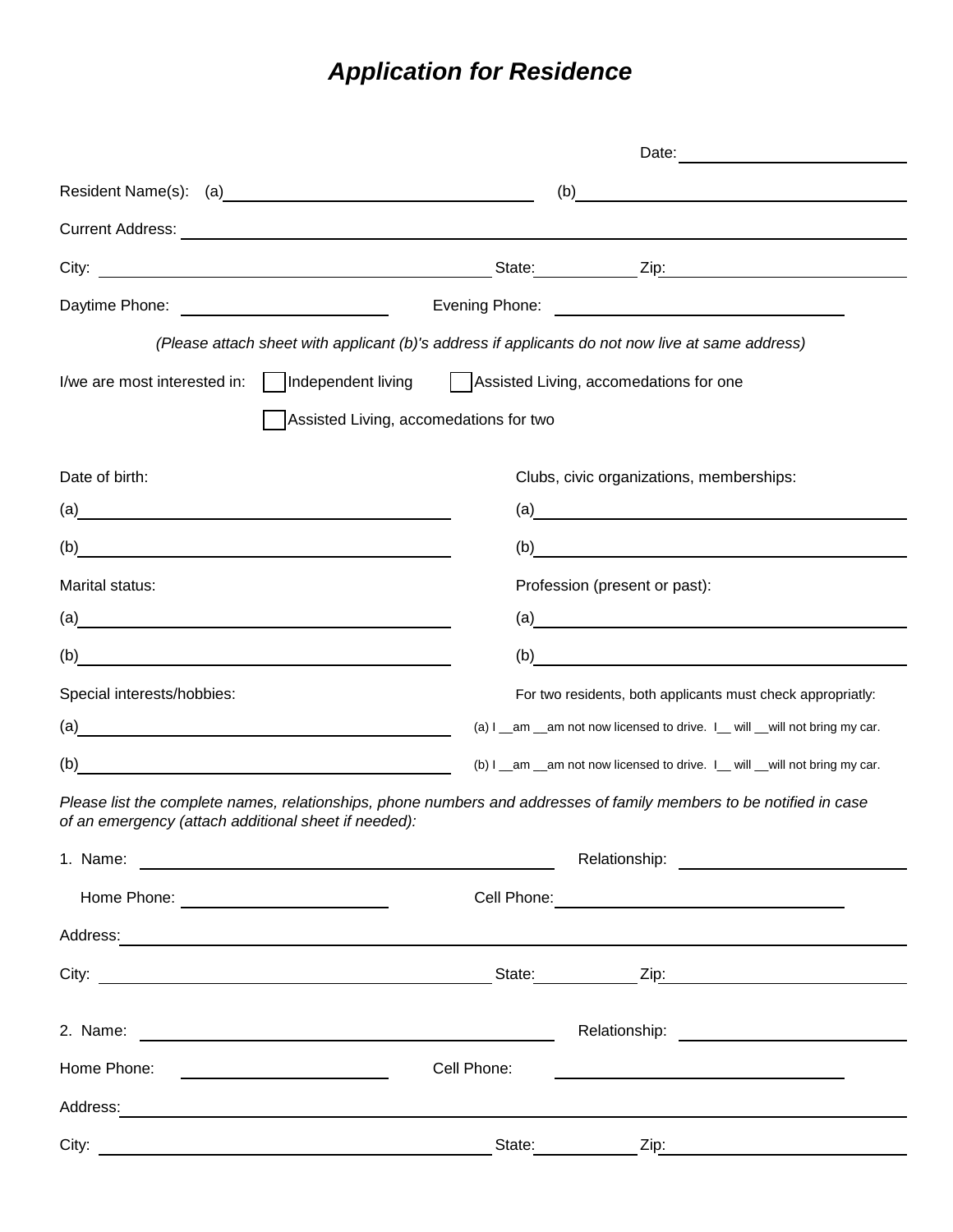| Home Phone:<br><u> Alexandro Alexandro Alexandro Alexandro Alexandro Alexandro Alexandro Alexandro Alexandro Alexandro Alexandro </u>                                                                                                | Cell Phone:  |                                                                |  |  |
|--------------------------------------------------------------------------------------------------------------------------------------------------------------------------------------------------------------------------------------|--------------|----------------------------------------------------------------|--|--|
| Address: Address: Address: Address: Address: Address: Address: Address: Address: Address: Address: Address: Address: Address: Address: Address: Address: Address: Address: Address: Address: Address: Address: Address: Addres       |              |                                                                |  |  |
|                                                                                                                                                                                                                                      |              |                                                                |  |  |
|                                                                                                                                                                                                                                      |              |                                                                |  |  |
|                                                                                                                                                                                                                                      |              |                                                                |  |  |
|                                                                                                                                                                                                                                      | Cell Phone:  | <u> 1989 - Johann Stoff, Amerikaansk politiker (* 1908)</u>    |  |  |
| Address: Address: Address: Address: Address: Address: Address: Address: Address: Address: Address: Address: Address: Address: Address: Address: Address: Address: Address: Address: Address: Address: Address: Address: Addres       |              |                                                                |  |  |
|                                                                                                                                                                                                                                      |              |                                                                |  |  |
| Choice of hospital should the need arise:                                                                                                                                                                                            |              |                                                                |  |  |
|                                                                                                                                                                                                                                      |              | (b): $\qquad \qquad \qquad$                                    |  |  |
|                                                                                                                                                                                                                                      |              |                                                                |  |  |
| Hospitatization insurance provided by:                                                                                                                                                                                               |              |                                                                |  |  |
|                                                                                                                                                                                                                                      | (b) <u>:</u> |                                                                |  |  |
|                                                                                                                                                                                                                                      |              |                                                                |  |  |
|                                                                                                                                                                                                                                      |              |                                                                |  |  |
|                                                                                                                                                                                                                                      |              |                                                                |  |  |
|                                                                                                                                                                                                                                      |              |                                                                |  |  |
| Durable Power of Attorney/Health Care Power of Attorney rests with (please attach a separate sheet for applicant (b) if needed:                                                                                                      |              |                                                                |  |  |
|                                                                                                                                                                                                                                      |              | Relationship:<br><u> 1989 - Andrea Albert III, martin a bh</u> |  |  |
| Address: <u>Address: Address: Address: Address: Address:</u>                                                                                                                                                                         |              |                                                                |  |  |
|                                                                                                                                                                                                                                      |              |                                                                |  |  |
|                                                                                                                                                                                                                                      |              | State: <u>Contract Zip:</u> Zip:                               |  |  |
|                                                                                                                                                                                                                                      |              |                                                                |  |  |
| <b>Advanced Directive:</b><br><b>yes</b><br>no                                                                                                                                                                                       |              |                                                                |  |  |
| Church membership (please attach a separate sheet for applicant (b) if needed:                                                                                                                                                       |              |                                                                |  |  |
| Church Name: <u>Church Name: Church Name: Church Name: Church Name: Church Name: Church Name: Church Name: Church Name: Church Name: Church Name: Church Name: Church Name: Church Name: Church Name: Church Name: Church Name: </u> |              |                                                                |  |  |
|                                                                                                                                                                                                                                      |              |                                                                |  |  |
|                                                                                                                                                                                                                                      |              | State: Zip: Zip:                                               |  |  |
| Pastor's Name:                                                                                                                                                                                                                       | Phone:       |                                                                |  |  |